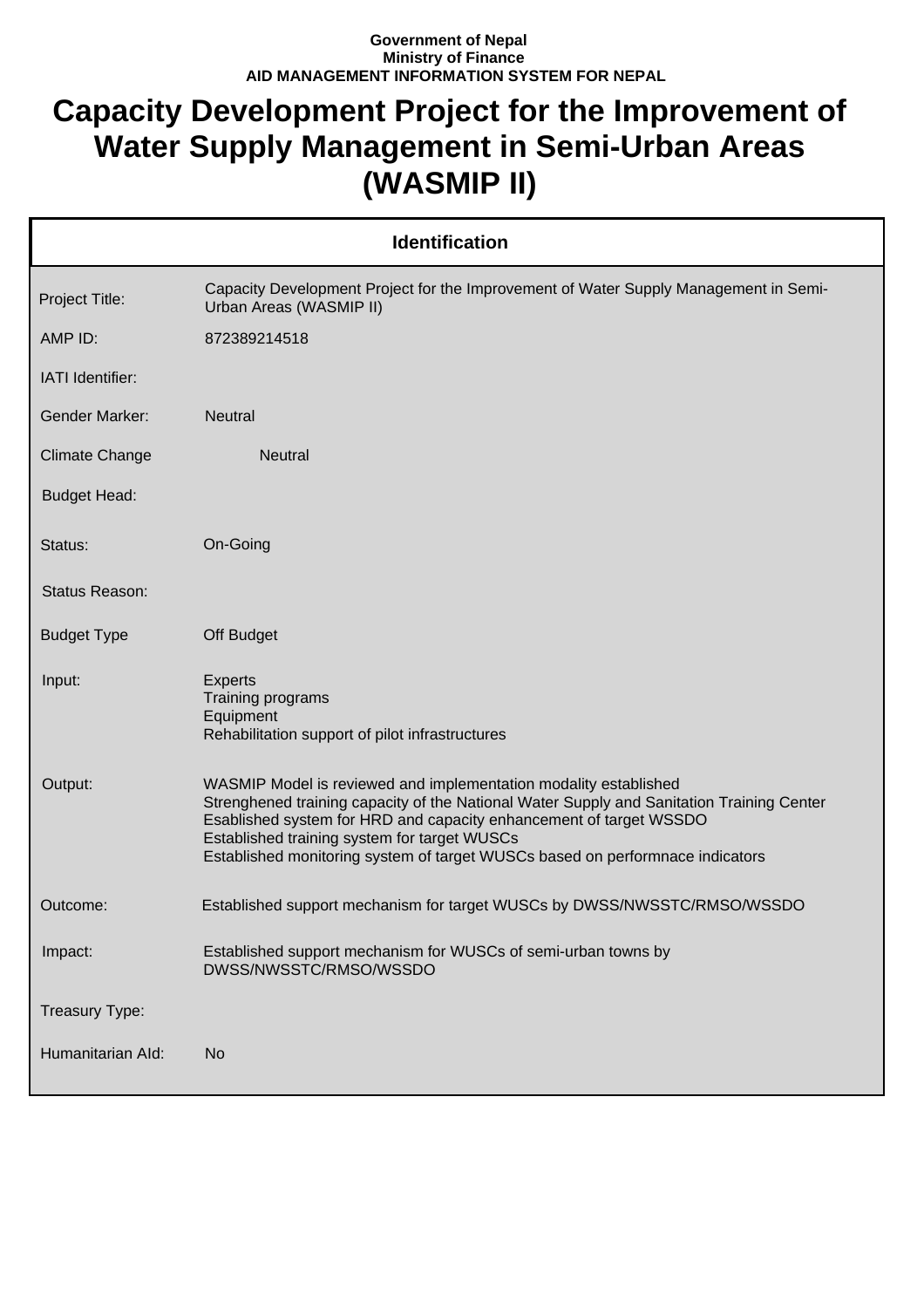| <b>Location</b>          |            |
|--------------------------|------------|
| Location                 | Percentage |
| Bara (Kalaiya)           | 8.0%       |
| Dang Deukhuri (Ghorahi)  | 9.0%       |
| Lamjung (Bensi Sahar)    | 9.0%       |
| Dhanusa (Janakpur)       | 8.0%       |
| Jhapa (Chandragadhi)     | 8.0%       |
| Ramechhap (Manthali)     | 8.0%       |
| Sarlahi (Malangwa)       | 8.0%       |
| Rupandehi (Bhairahawa)   | 8.0%       |
| Bardiya (Gulariya)       | 9.0%       |
| Nawalparasi (Parasi)     | 8.0%       |
| Sindhupalchok (Chautara) | 8.0%       |
| Morang (Biratnagar)      | 9.0%       |

| <b>National Plan</b>                                                                                |            |
|-----------------------------------------------------------------------------------------------------|------------|
| Program                                                                                             | Percentage |
| [Drinking Water and Sanitation ] [Social Development Policy ] [National Development Plan  <br>(NDP) | 100.0%     |

| <b>Sector</b>                                |            |
|----------------------------------------------|------------|
| Sector                                       | Percentage |
| Nepal Sector Classification DRINKING WATER 0 | 100.0%     |

| <b>Implementing/Executing Agency</b>   |         |  |
|----------------------------------------|---------|--|
| Donor                                  |         |  |
| Japan International Cooperation Agency | $0.0\%$ |  |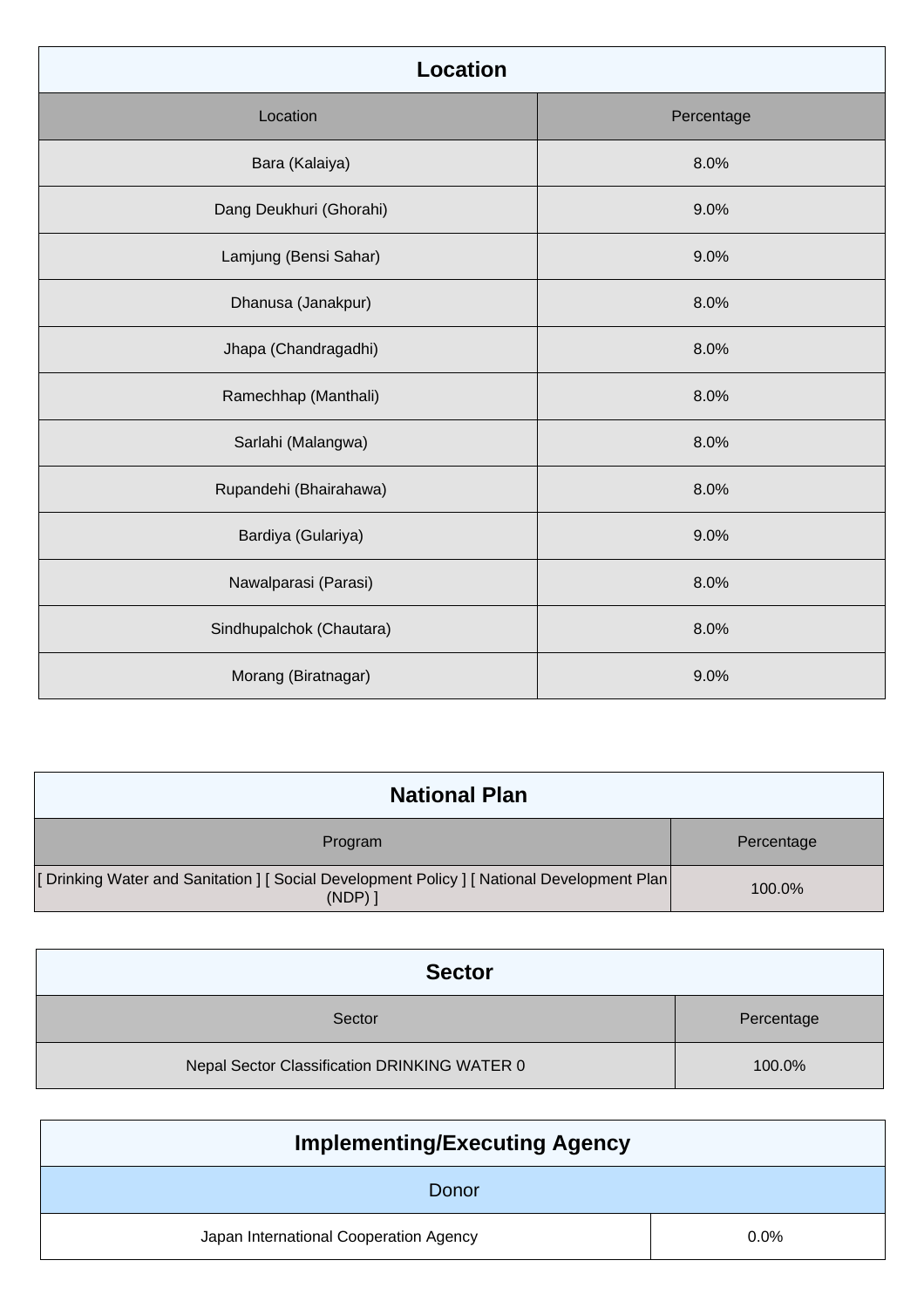| <b>Responsible Organization</b>        |        |  |
|----------------------------------------|--------|--|
| Ministry of Urban Development          | 100.0% |  |
| <b>Executing Agency</b>                |        |  |
| Japan International Cooperation Agency | 100.0% |  |
| <b>Implementing Agency</b>             |        |  |
| Japan International Cooperation Agency | 100.0% |  |

| <b>Funding</b>      |                                                |                            |                                               |              |                     |
|---------------------|------------------------------------------------|----------------------------|-----------------------------------------------|--------------|---------------------|
| Transaction<br>Date | Type of<br>Assistance                          | Mode of<br>Payment         | Post Earthquake<br>Assistance                 | Commitment   | <b>Disbursement</b> |
|                     |                                                |                            | <b>Japan International Cooperation Agency</b> |              |                     |
|                     |                                                |                            | <b>Actual</b>                                 |              |                     |
| 12/22/2015          | Technical<br>Assistance<br>(Standalone)        | <b>Direct Payment</b>      | No                                            | 3,732,366    | 0                   |
| 3/31/2017           | <b>Technical</b><br>Assistance<br>(Standalone) | <b>Direct Payment</b>      | No                                            | 0            | 779,919             |
| 3/30/2018           | <b>Technical</b><br>Assistance<br>(Standalone) | <b>Direct Payment</b>      | No                                            | 0            | 178,920             |
| 3/29/2019           | Technical<br>Assistance<br>(Standalone)        | <b>Direct Payment</b>      | No                                            | 0            | 317,591             |
| 3/31/2020           | <b>Technical</b><br>Assistance<br>(Standalone) | <b>Direct Payment</b>      | No                                            | 0            | 559,865             |
|                     | <b>Total</b>                                   |                            |                                               | 3,732,365    | 1,836,292           |
|                     |                                                |                            | <b>Planned</b>                                |              |                     |
| 3/31/2021           | Technical<br>Assistance<br>(Standalone)        | <b>Direct Payment</b>      | No                                            | 0            | 481,009             |
| 3/31/2017           | Technical<br>Assistance<br>(Standalone)        | <b>Direct Payment</b>      | No                                            | 10           | 1,223,077           |
| 3/31/2019           | <b>Technical</b><br>Assistance<br>(Standalone) | <b>Direct Payment</b>      | No                                            | 0            | 563,297             |
| 3/31/2020           | <b>Technical</b><br>Assistance<br>(Standalone) | <b>Direct Payment</b>      | No                                            | 0            | 490,946             |
| 3/31/2018           | Technical<br>Assistance<br>(Standalone)        | <b>Direct Payment</b>      | No                                            | 0            | 817,329             |
|                     | <b>Total</b><br>$\mathbf 0$<br>3,575,657       |                            |                                               |              |                     |
|                     |                                                | <b>UNDISBURSED BALANCE</b> |                                               | $-1,679,584$ |                     |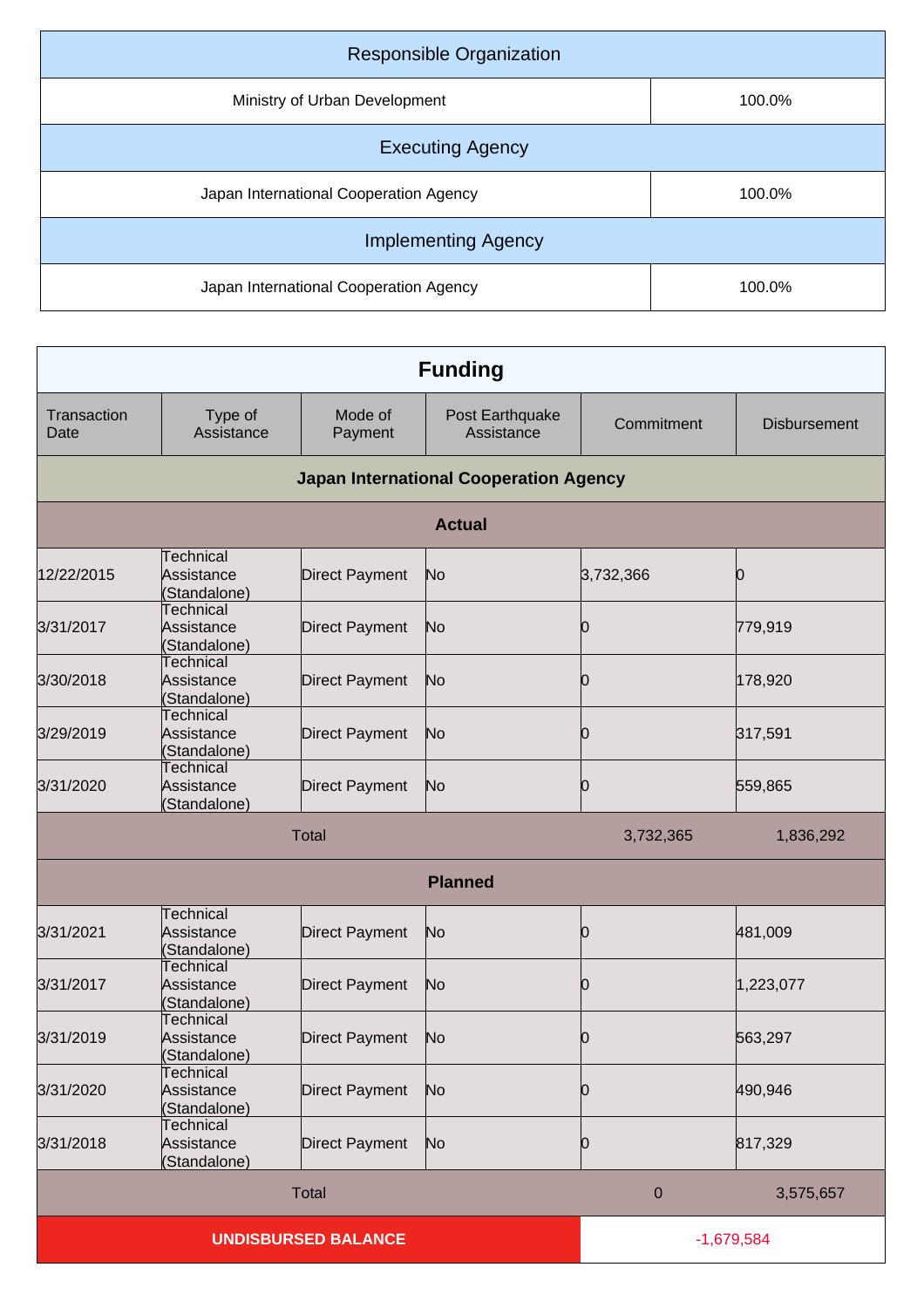| <b>Transaction</b><br>Date | Type of<br>Assistance                          | Mode of<br>Payment | Post Earthquake<br>Assistance | Commitment | <b>Disbursement</b> |
|----------------------------|------------------------------------------------|--------------------|-------------------------------|------------|---------------------|
|                            | Total (Japan International Cooperation Agency) |                    |                               | 3,732,365  | 5,411,949           |
| <b>UNDISBURSED BALANCE</b> |                                                |                    | $-1,679,584$                  |            |                     |

|                                | <b>Progress Achieved</b> |
|--------------------------------|--------------------------|
| Progress Achieved:             |                          |
| Key Problems:                  |                          |
| Steps Taken to Solve Problems: |                          |

| <b>Funding Information</b>        |           |
|-----------------------------------|-----------|
| <b>Total Actual Commitment</b>    | 3,732,366 |
| <b>Total Planned Commitment</b>   | $\Omega$  |
| <b>Total Actual Disbursement</b>  | 1,836,294 |
| <b>Total Planned Disbursement</b> | 3,575,659 |